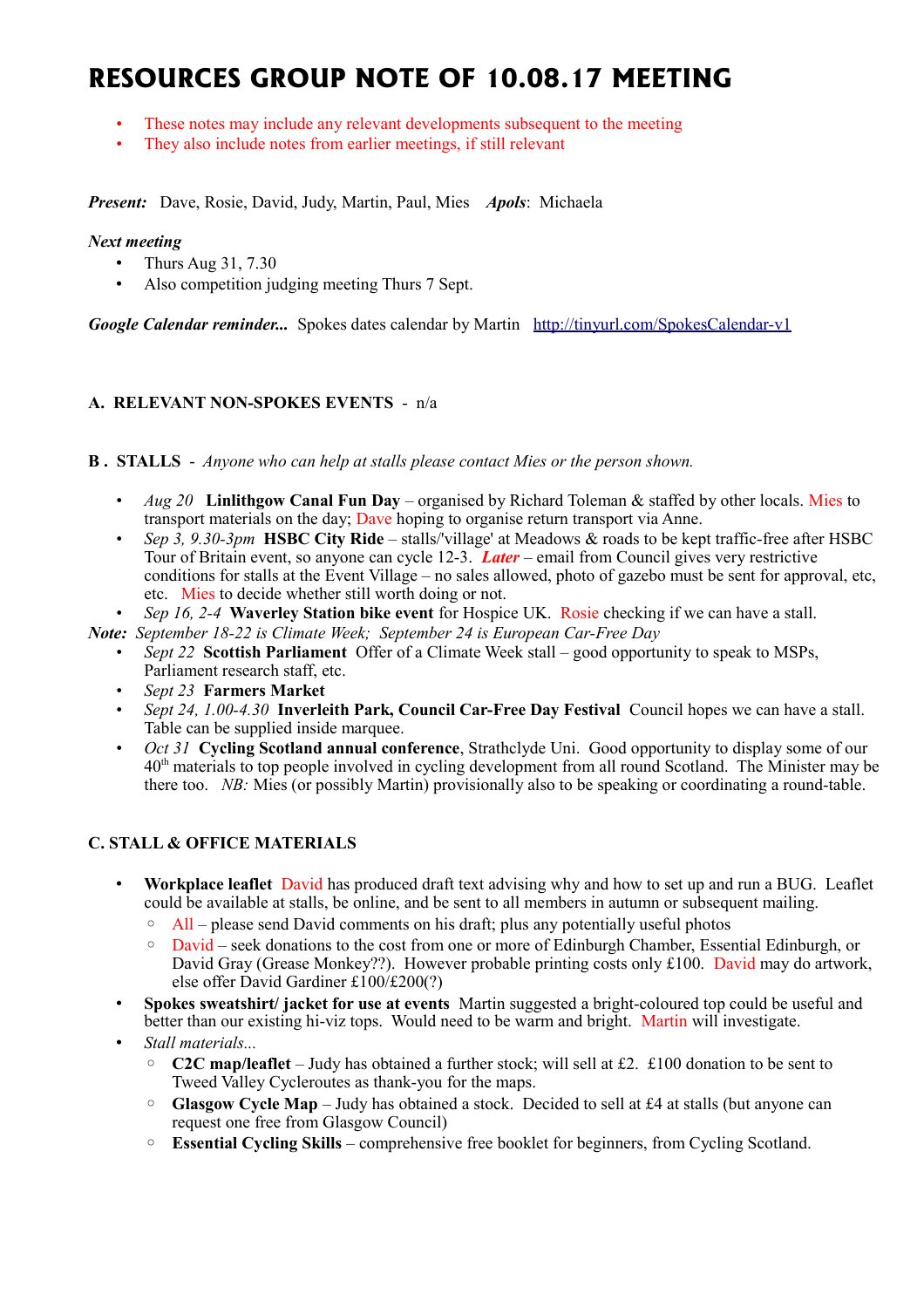# **D. SPOKES PUBLIC MEETINGS** [twitter hashtag #SpokesMtg]

- **Autumn meeting** Thurs 9 November (Augustine United booked). Martin organising.
	- *Topic* **Cycling Plans in the New Councils**
	- New Edinburgh Transport Chair Cllr Lesley Macinnes confirmed.
	- Also inviting the councillor responsible for transport in each of the 3 Lothians Councils to attend or send a deputy if they are unavailable on that date.
	- $\degree$  With 4 speakers we can only allow  $\sim$ 10 mins each, to allow plenty discussion, so we need them to talk largely about cycling, though they can set it in a wider transport context if they wish.
- **Spring meeting** provisional topic *Tram Issues* to be held *if* Council decides to go ahead with further investigations into extending the tram. Possible speakers on (1) extension, and how cycling/walking catered for [consultants]; (2) cycle safety measures on existing route [council officer]; (3) Chris Oliver study of 300 tramline injury cases; (4) speaker from another tram system (maybe a campaigner from Manchester or Sheffield?)
- **Possible future topics -**
	- *Cycling for all ages & abilities.* e.g. speakers from a school, from Ageing Well, from ABC (allabilities) and a relevant senior councillor
	- *Future of cycling in Edinburgh/Lothians in 10 years time* possibly one or two expert speakers then group discussions???

# **E. SPOKES MAPS**

- **Edinburgh** (2016) Reprint now arrived (3000 again) with minor updates. Future big problems about what base map to use. Joe says Ed Uni social history map (MESH) may be an option – Joe now in contact with David Langworth of maps group, who is our Ed map cartographer. [*Later* – former spokes member Nick McWilliam, OpenStreets specialist, keen to discuss if can be used as base].
- **East Lothian** (2017) New edition on Polyart paper, cover price 6.95. We have ~100 spares of the old edition. Dave to do a tweet to schools as in Midlothian; Judy will be the distribution contact  $[NB - will$  be useful to keep a note of what they say the maps will be used for].
- West Lothian (2012) Still have big stock (print run was too high). Need to try and sell more, but really need new edition in 2018. Unclear who will do it – Tim not interested; David Gardiner possible.
- **Midlothian** (2015) Stock and age both ok.
- **Glasgow 3rd edition** now out, developed by Spokes & Go-Bike, 12500 copies paid for by council, and is available free (on ordinary paper) from Glasgow Council. We have a small supply (C above). A paid-for printed polyart version is possible (and electronic) but we would need find an organiser/ producer/promotion person (no cartography skills needed), some payment possible..
- **Shops sales initiative** Paul had suggested we write to all bike shops with free sample map and order form. Maps group agreed. Dave to liaise with Peter (after mailout) to arrange letter and which shops.
- **Surplus existing Ed maps** Mies has organised distribution to schools etc. Now only 100 or so left? discuss at next meeting. Also Mies to keep a note of what recipients say they will be used for.
- **Maps history.** Now have archive copies at least one of all Edinburgh and Lothians maps. Martin scanning all covers. Ian and Tim producing documents on map history, Dave to add pictures then go to website.

#### **F. SUMMER COMPETITION 2017 – Low-Cost Cycling Improvements - Closes 3 September**

- Entry form on website comp page with finalised prizes list. Also article needed Dave.
- For the first time ever, entries are arriving at start of summer (!) from the Bulletin article and from stalls, with little effort on our part – roughly 20 so far. The topic has caught imagination and is easy to enter.
- Dave spoke to new Transport Convener she agreed Council to look at all prizewinning entries (if applicable to the council), with a view to seeing if could be implemented.
- A list of all entries could also be useful we usually do this anyway on the website possibly categorise by type (e.g. dropped kerb).
- Judging date Thurs 7 September at Mies or Judy
- External judge Dave to ask Chris Brace (or other Sustrans person if CB unavailable)
- Prizes (to be allocated in September, valid until at least end of 2017) All prizes now confirmed...
	- $\circ$  Dave ScotRail (2<sup>nd</sup> class return for 2), EdFoC (urban arrow), Laidback (tour for one or two)
	- $\circ$  Judy Sustrans (choice of 5 maps), Craigie (£10 voucher & £15 hamper could be 1 or 2 prizes)
	- Mies Ed Bicycle (£50 voucher), Camera Obscura (2 prizes of family tickets) , Kalpna (£30 voucher)
	- Rosie Bike Trax (£30 voucher), Filmhouse (tickets for  $2$  some restrictions?)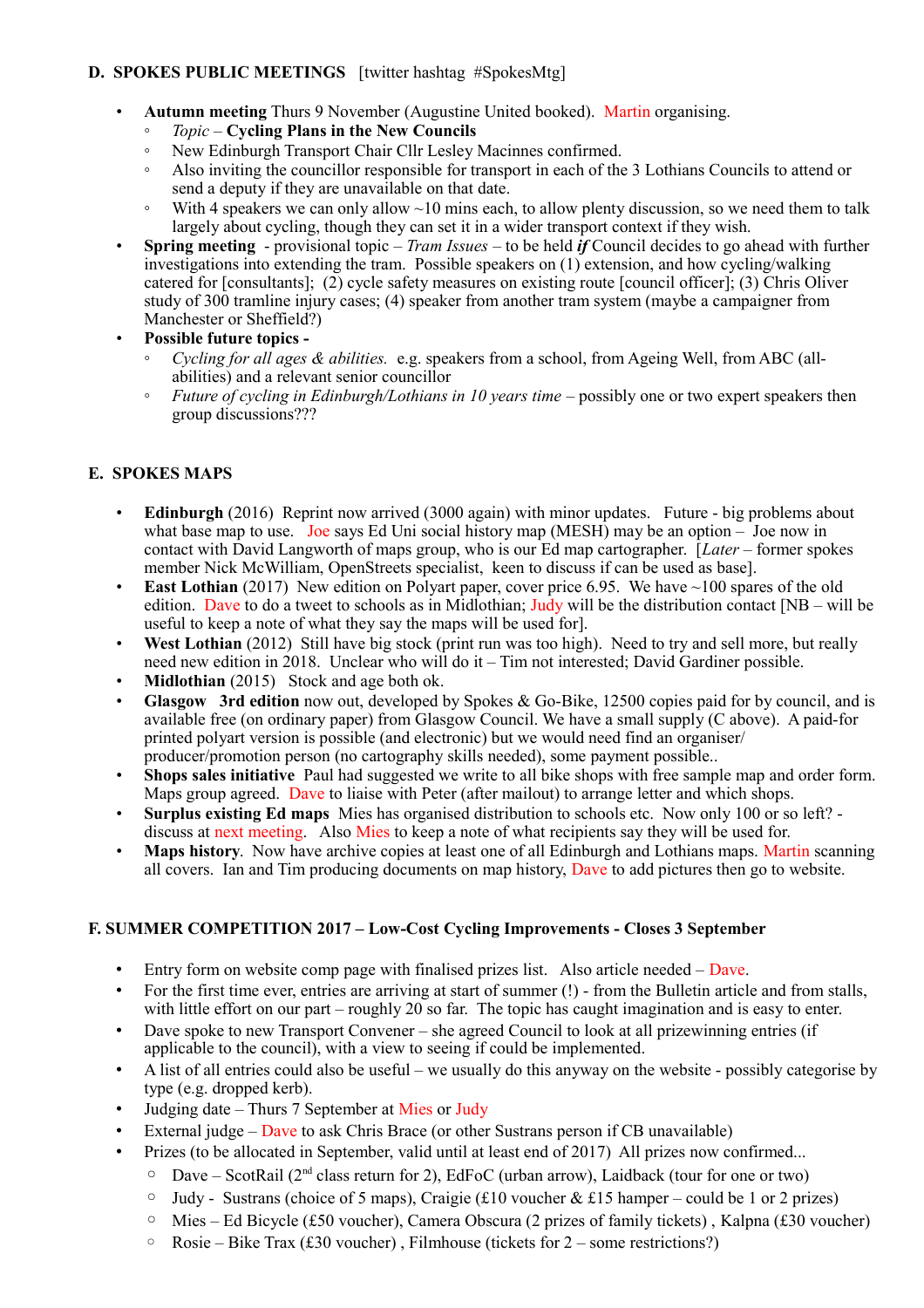### **G. SUPERMARKETS PROJECT**

- Not heard from  $Joe Dave$  to contact.
- **First stage** produce simple leaflet (A4 folded to A5 probably similar to the Bike Alert leaflet). Aimed to persuade shop managers *why* and *how* to provide good bike parking and access.
- This leaflet would be funded by Spokes and sent to all members, so that those interested could use it to speak to their local shops/supermarket, as individuals on their own initiative.
- **Second stage**  to contact local regional managers of supermarket chains aim to find at least one to undertake an exemplary project covering all their stores. This action could potentially also tie in with locals from the above bullet point. This stage could be at a fairly basic level, or ...
- Apply for funding, as an innovative project, as we did with the tenements project  $-e.g.$  SEStran or Cycling Scotland or SCSP cash (via Ed Council). This could include a more detailed brochure (design & production) and possibly covering time for the coordinator, e.g. making visits to store area managers, etc.
- **Report on our initial survey** is online at spokes.org.uk: documents : spokes projects : supermarkets or click here [www.spokes.org.uk/documents/papers-documents/supermarkets-project.](http://www.spokes.org.uk/documents/papers-documents/supermarkets-project)

#### **H. 40TH ANNIVERSARY – 2017** Twitter hashtag #Spokes40

- Mies, Martin, Rosie, Martyn, Michaela subgroup organising.
- **Bulletin 128** includes  $40<sup>th</sup>$  anniversary supplement. Dave has also created history [website page f](http://www.spokes.org.uk/documents/odds-and-ends-may-be-exciting/spokes-history/)or easy access to relevant documents such as this.
- **Scottish Parliament**  Martin in touch with Alison Johnstone MSP. She can do a motion and will try for a Members' debate. Possible exhibn in MSP area, ideally same time as debate. Also possible invitation-only event hosted by AJ.
- **Exhibition** Provisionally to rotate round libraries, use at events, etc in the autumn (and possibly for MSP) display if that happens). Will be 6 boards: intro, future and 4 decades; may get more than one copy of boards so can be used at more than one location at same time. Transform Creative to manage the display design/production. Mies obtained grant £500 from Sustrans [*Sustrans Scotland began thanks to spokes* – see 1983 in Bulletin supplement]. Also liaising with Bike Coop & trying other sources for funding.
- **Maps exhibition/presentation –** [See also Maps-history above]. Martin to obtain electronic versions of all old editions (need to check with Peter/Tim re latest edition, so others can't copy them).
- **Before/After scenarios** Rosie preparing electronic presentations.
- **Video documentary** of Spokes history/ achievements/ lessons Rosie & Martin organising with Napier students. Video #2 just completed – all to look and comment. Mies to re-send comments on video  $#1$ .
- **Rotating silent slideshow** could be used at spokes meetings (before start of mtg), in exhibitions, etc. Ian has slideshow from 30<sup>th</sup> anniversary; Dave also has old photos.
- **Council reception??** as for 30<sup>th</sup> anniversary. Martin organising via Adam McVey for Nov 14. Council will presumably provide refreshments and we could hopefully invite all members [possibly with a limit]. Exhibition materials to be on display at the event, as at the  $30<sup>th</sup>$  (rotating slide display & posters).
- **Social get-together** to thank all Spokes helpers e.g. delivery people, stall helpers, etc. e.g. possibly hire a pub room with food and 1 free drink – Paul suggests we budget  $\hat{\mathfrak{L}}$  10 per person if expecting around 50 people. Could show some of the 40<sup>th</sup> anniversary materials.

# **J. MOTORIST AWARENESS CAMPAIGNS**

- **Bike Alert Video & leaflet** at [www.spokes.org.uk/videos.](http://www.spokes.org.uk/videos) In total ~3000 leaflets used at schools events in autumn 2016 + 2000 in mailout; 1000 used by police PC Dominic Doyle in #OpClosePass etc. Dave to order another 5000 for use this autumn and possibly beyond.
- *Other uses* driving schools, car hire offices, police rehab, etc, Martin is taking leaflets round to a few such bodies – Hertz will offer to all rental drivers, Enterprise, Avis, Quickfit will put them on display.
- **Young Driver events**, autumn 2017. Martin organising.
	- **Edinburgh Oct 10-12** Martin has discussed with Lorna: she will remove the negative cycling element
	- **WL Aug 29-31**
	- **EL Aug 30**
	- **ML Oct 24-25**
	- **Adding cycling positivity and stall interest** Martin liaising with Sustrans. Ideas include having an ebike and/or the police #OpClosePass overtaking mat.
- **#OpClosePass** To be extended to all Scotland this autumn. PC Dominic Doyle in charge, very positive about Bike Alert leaflet. Agreed Spokes would supply 15000 for the Scotland rollout – Dave to order.